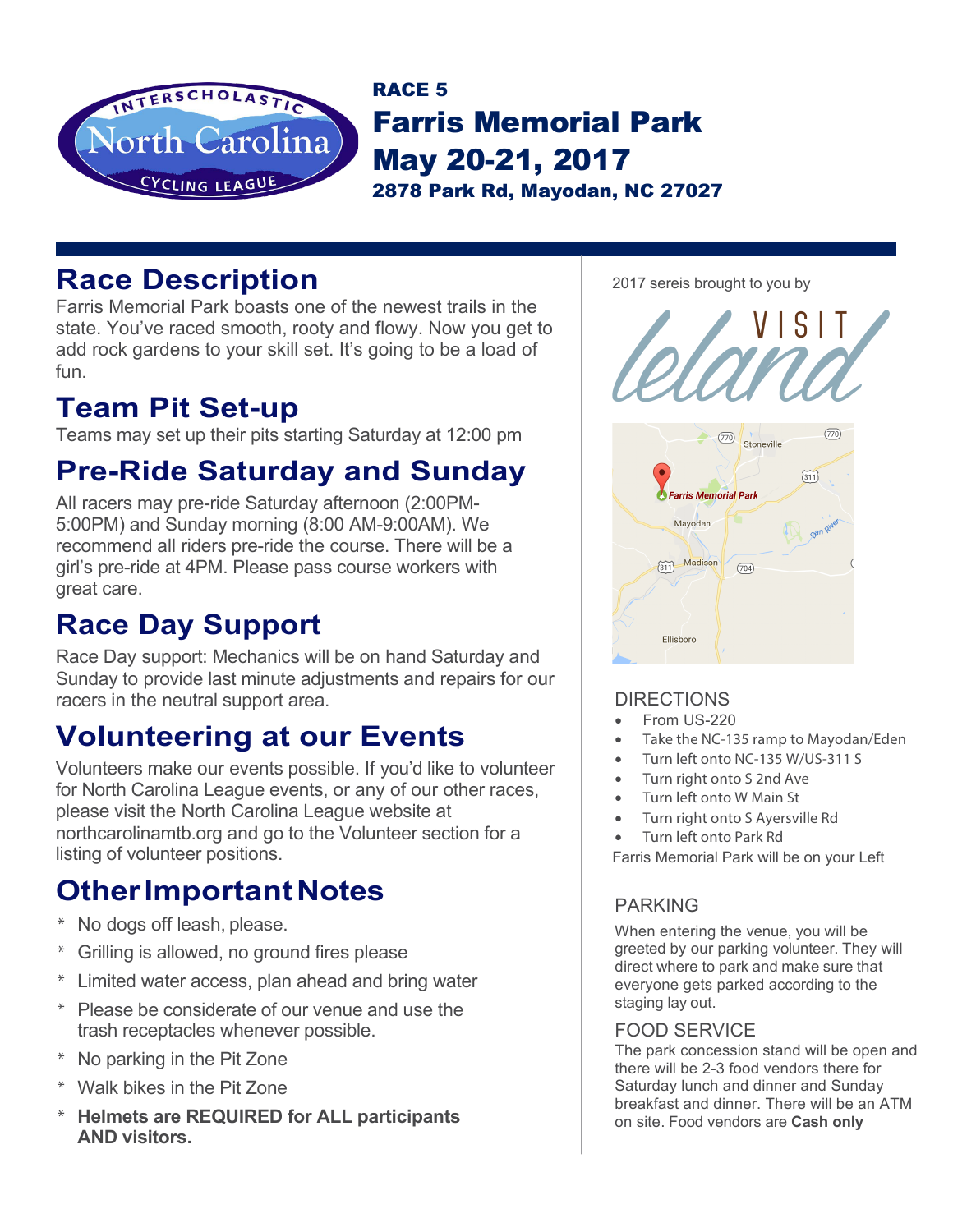### **RACE 5 | FARRIS PARK – MAY 21, 2017**

| <b>2017 RACING FEES</b> |             |  |  |  |
|-------------------------|-------------|--|--|--|
|                         | <b>COST</b> |  |  |  |
| League Registration Fee | \$65        |  |  |  |
| Race Fee (per race)     | \$40        |  |  |  |
| <b>Saturday</b>         |             |  |  |  |

| _____                                 |                      |
|---------------------------------------|----------------------|
|                                       | <b>Start Time</b>    |
| Coaches meeting                       | 12:30pm              |
| Coaches ride                          | 1:00 <sub>pm</sub>   |
| Course open for pre-ride              | 2:00 <sub>pm</sub>   |
| Girl's Ride                           | 4:00pm               |
| Course closes                         | 5:00pm               |
| Live music and s'mores                | 5:00pm               |
| <b>Sunday</b>                         |                      |
|                                       | <b>Start Time</b>    |
| Parking and Pit Zone opens for set up | 7:15am               |
| <b>Registration opens</b>             | 7:30am               |
| Pre-ride opens                        | 8:00am               |
|                                       | $\sim$ $\sim$ $\sim$ |

| <b>Coaches Meeting (Mandatory!)</b> | 8:30am                                                                                        |
|-------------------------------------|-----------------------------------------------------------------------------------------------|
| Pre-ride closes                     | 9:00am                                                                                        |
| Racing begins                       | $9:30$ am                                                                                     |
| Awards                              | 3:30 (approximate) Please help build a supportive<br>culture and plan to stay for the awards. |

| RACE CATEGORIES AND WAVE START TIMES - SUNDAY |                         |                   |                |                      |  |  |
|-----------------------------------------------|-------------------------|-------------------|----------------|----------------------|--|--|
| WAVE 1 (MIDDLE SCHOOL<br>BOYS)                | <b>STARTS</b><br>WITH # | <b>START TIME</b> | <b>LAPS</b>    | <b>TOTAL MILEAGE</b> |  |  |
| MS Boys 8th grade                             | 1000                    | 9:30am            | 3              | 9.6 miles            |  |  |
| MS Boys 7th grade                             | 2000                    | 9:32am            | $\overline{2}$ | 6.4 miles            |  |  |
| MS Boys 6th grade                             | 3000                    | 9:35am            | $\overline{2}$ | 6.4 miles            |  |  |
| WAVE 2 (GIRLS)                                |                         | <b>START TIME</b> | <b>LAPS</b>    | <b>TOTAL MILEAGE</b> |  |  |
| <b>JV Girls</b>                               | 100                     | 10:45am           | 4              | 12.8 miles           |  |  |
| Sophomore Girls                               | 400                     | $10:47$ am        | 3              | 9.6 miles            |  |  |
| <b>Freshman Girls</b>                         | 700                     | 10:49am           | 3              | 9.6 miles            |  |  |
| MS Girls 8th grade                            | 6000                    | 10:51am           | 3              | 9.6 miles            |  |  |
| MS Girls 7th grade                            | 5000                    | 10:53am           | $\overline{2}$ | 6.4 miles            |  |  |
| MS Girls 6th grade                            | 4000                    | 10:55am           | 2              | 6.4 miles            |  |  |
| WAVE 3 (HIGH SCHOOL BOYS)                     |                         | <b>START TIME</b> | <b>LAPS</b>    | <b>TOTAL MILEAGE</b> |  |  |
| <b>Varsity Boys</b>                           | 50                      | 12:30pm           | 5              | 16 miles             |  |  |
| JV Boys                                       | 200                     | 12:32pm           | $\overline{4}$ | 12.8 miles           |  |  |
| Sophomore Boys                                | 800                     | 12:34pm           | 3              | 9.6 miles            |  |  |
| Freshman Boys                                 | 500                     | 12:36pm           | 3              | 9.6 miles            |  |  |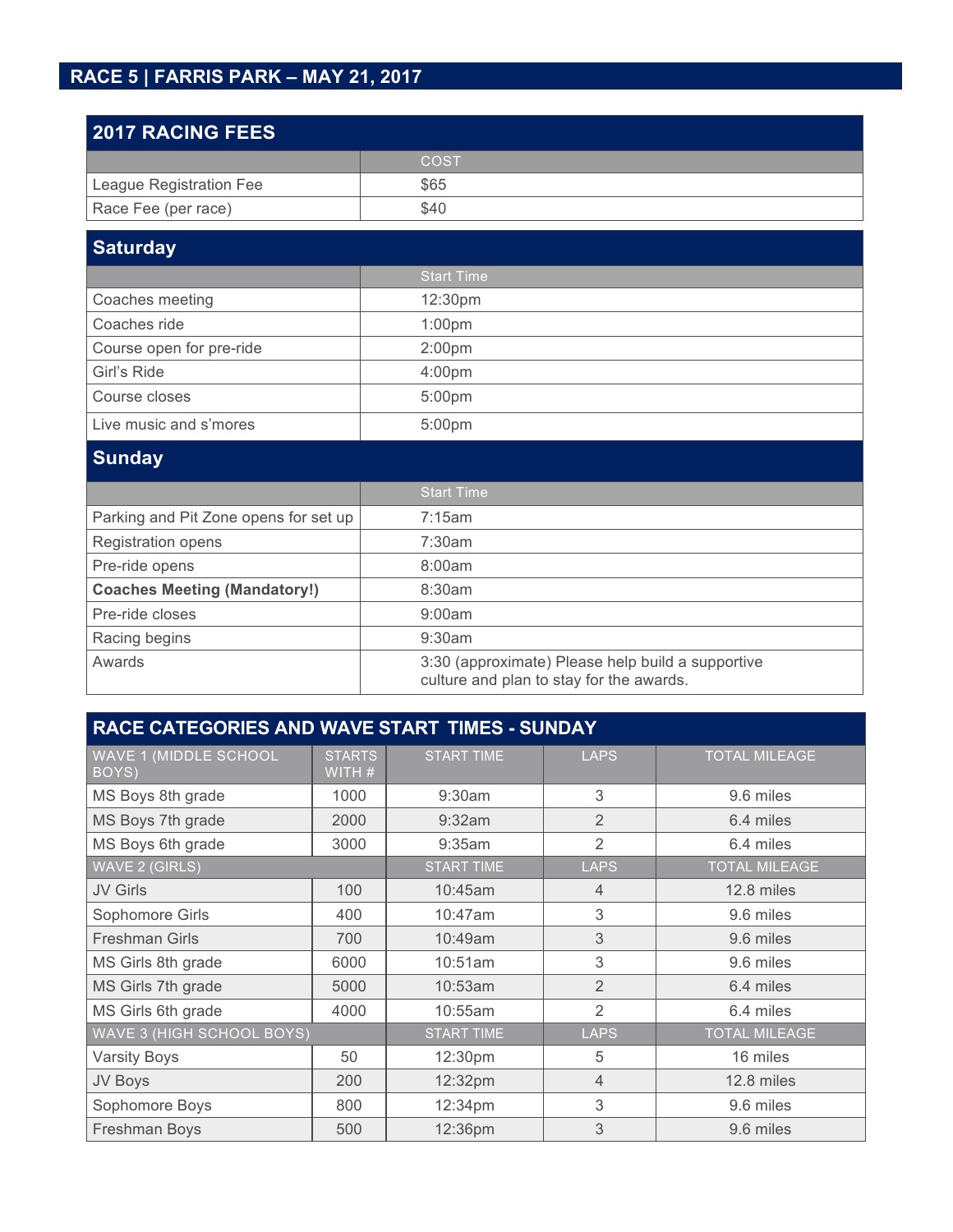## **Chip Timing**

All racers will receive a permanent number plate with chip timing tape on the back side covered with a foam spacer. Racers will need to use this plate for all 5 races, so please remove this number plate before mounting the bikeonacar racktopreventloss.**Replacementnumberplateswillbeavailableattheregistration tentfor\$25.**

### **Registration & League Payment**

In Order to race, you need to meet Race Ready status.

**HERE'S THE** RACE READY CHECKLIST:

- **>** Pit Zone information entered
- **>** League Fee and Race Fee paid
- **>** Release forms completed electronically in the Pit Zone (one per season)

The North Carolina Interscholastic Cycling League recommends avoiding long lines and taking advantage of early online registration. **The Pit Zone will close Tuesday May 16 at midnight.**

Riders registering "day of" at the race venue must register at least one hour before their race starts. On-site race registration will be open 8:00am on Sunday. Registration for each category closes one hour before the race start for that category. Questions about race registration should be directed to info@NorthCarolinamtb.org.

To make race day more enjoyable, register in advance online using the PitZone.

### **Petitions for Category Placement**

Those petitioning for exceptions to category placement must do so by **Sunday, May 14th at midnight**. No race day petitions will be accepted. Petitions must be emailed to North Carolina League Director Mike Long at mike@NorthCarolinamtb.org.

Racers can only race in Varsity categories via the petition process.

All riders need to be invited to register in the Pit Zone online. Contact your Team Director to be invited. Independent riders contact North Carolina League Director Mike Long at mike@NorthCarolinamtb.org.

### **Weather Policy**

Our primary consideration is the safety of racers, race support staff, race visitors, and potential damage to the race course site. Any decisions regarding cancelling, postponing, or altering race start times, lap lengths, number of laps, etc. will be made jointly by the North Carolina League director, the land manager, and the North Carolina League chief referee.

Please review our weather policy at **northcarolinamtb.org.**

### **Contacts**

mike@northcarolinamtb.org League Director

volunteer@northcarolinamtb.org Volunteer Coordinator

Questions about registration: info@northcarolinamtb.org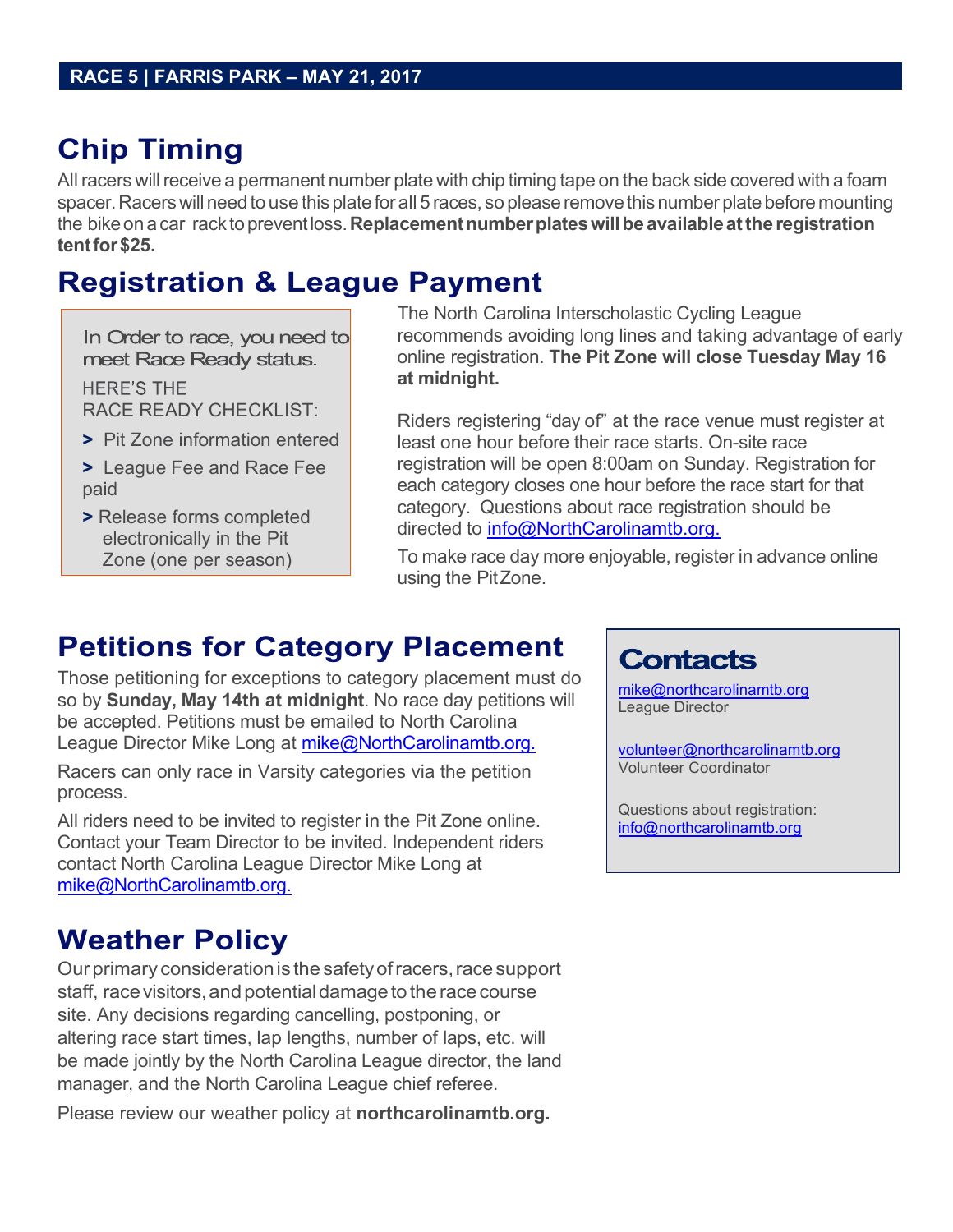#### **RACE 5 | FARRIS PARK – MAY 21, 2017**

## **Mayodan Area Information**

# **Lodging**

CAMPING:

**Farris Memorial Park (race venue)** Available Friday and Saturday night. Primitive on site camping \$10/site for Tent or RV (no hookups). **Cash Only** Please contact Mike Eastwood with the number of tents/campers/RVs by Tuesday evening 5/16/2017

**Dan River Campground, Madison** danrivercampground.com 724 Webster Rd 336-427- 8530

#### **Mayo River State Park**

Limited capacity – Good for larger groups, 2 sites, \$25 each – primitive https://www.ncparks.gov/find-an- activity/camping 500 Old Mayo Park Road Mayodan, NC 27027 Phone336-427- 2530 mayo.river@ncparks.gov

**Lake Reidsville, Reidsville** 630 Water Works Rd 336-349-4738

HOTELS:

**Hampton Inn Eden \*Special rate of \$99 for the NICA Race just mention the race.** 724 S Van Buren Rd 336-627-1111

**Holiday Inn Express Reidsville \*Special rate of \$99 for the NICA Race just mention the race.** 101 Express Dr 336-361-4000

**Baymont Inn & Suites Eden** 716 Linden Dr 336-627- 0472



YOU'RE IN A GOOD PLACE